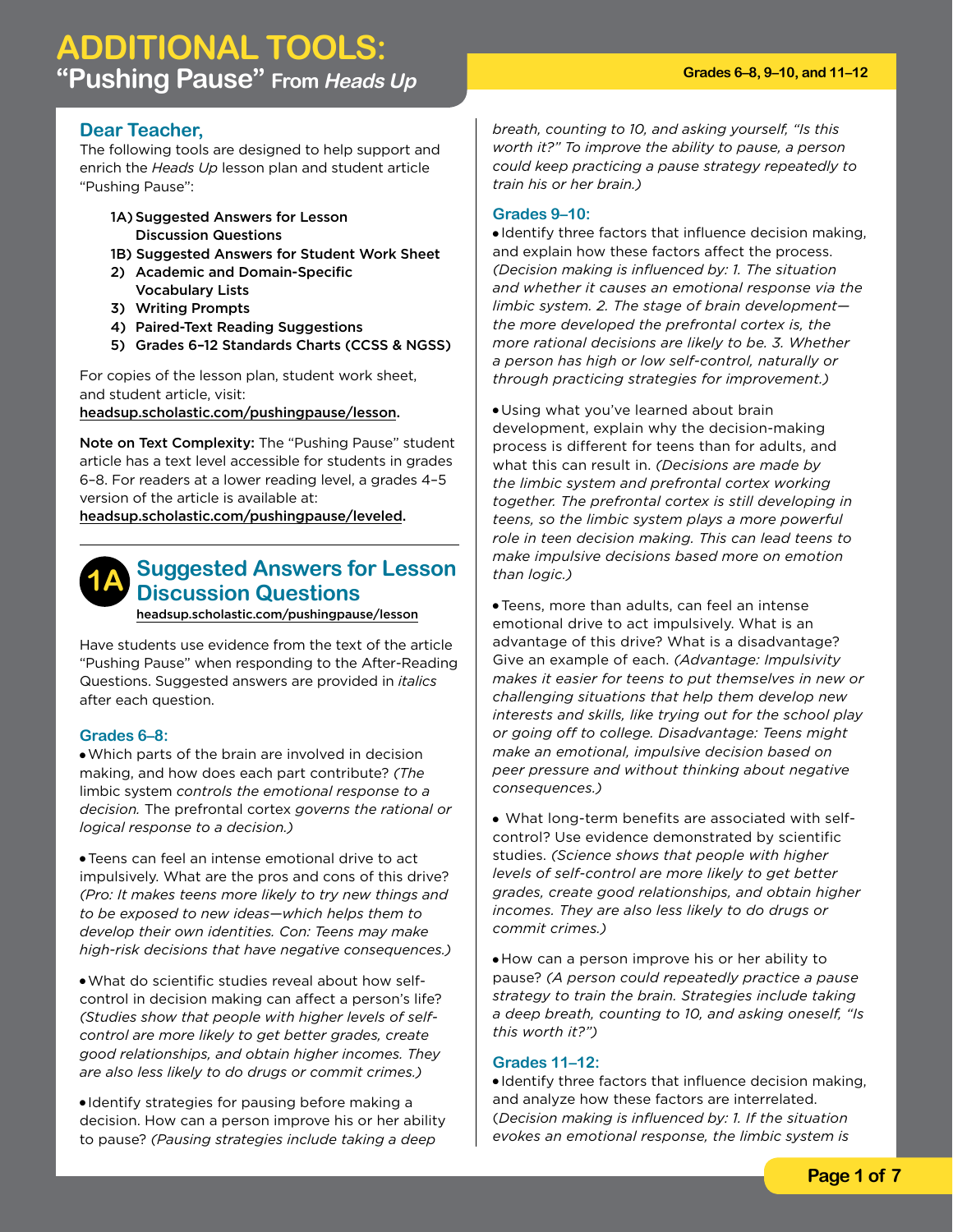*triggered. 2. Emotional response by the limbic system can be moderated by the rational prefrontal cortex, depending on how developed it is. 3. The level of self-control influences how much of a role the initial emotional reaction will play in decision making.*)

● Using what you've learned about brain development, explain why the decision-making process is different for teens than for adults. What is an advantage of this difference? What is a disadvantage? Give an example of each. *(Decisions are made by the limbic system and prefrontal cortex working together. The prefrontal cortex is still developing in teens, so their limbic systems play a more powerful role than in adults. This can lead teens to make impulsive decisions based more on emotion than logic. An advantage of this is that impulsivity makes it easier for teens to put themselves in new or challenging situations that help them develop new interests and skills, like trying out for the school play or going off to college. A disadvantage of this is that teens might make an emotional, impulsive decision based on peer pressure and without thinking about negative consequences.)*

● According to scientific studies, what long-term benefits are correlated with self-control, and how can self-control be improved? *(Studies show that people with higher levels of self-control are more likely to get good grades, create strong relationships, and obtain higher incomes. They are also less likely to do drugs or commit crimes. To improve self-control, a person could repeatedly practice a pause strategy to train the brain. Strategies include taking a deep breath, counting to 10, and asking oneself, "Is this worth it?")*



1. Identify a situation in which you find it difficult to pause. *(Answers will vary.)*

2. Which brain areas are at work in the decisionmaking process, and what are their roles in making it difficult for you to pause in the situation you identified above? *(The limbic system controls a person's emotional response to a situation, and the prefrontal cortex controls the rational response. However, in teens, the prefrontal cortex isn't finished developing, which helps explain why teens' emotional responses feel so much stronger than rational responses. The powerful emotional response can make it hard for teens to want to pause and think about long-term consequences.)*

3. What are three things you could practice doing to help you pause in this situation? *(To pause, I can take a deep breath, count to 10, or ask, "Is this worth it?")*

4. What are two positive things that could result from pausing in this situation? *(Answers will vary.)*

#### **Academic and Domain-Specific Vocabulary Lists 2**

#### headsup.scholastic.com/pushingpause/article

The vocabulary words below are drawn from the "Pushing Pause" student article and work sheet. This vocabulary can be previewed with students prior to reading or reinforced with students afterward. Encourage students to incorporate these words into their writing and discussion of the "Pushing Pause" article and work sheet.

Leveled definitions are provided for grades 6–8 and 9–12. Unless otherwise noted, all definitions below are sourced or adapted from:

- Grades 6–8: *Scholastic Children's Dictionary*
- Grades 9–12: *Webster's II New College Dictionary*

Suggested methods of learning and reinforcement: Students can construct understanding by drawing the words' definitions; organizing concept maps that include word parts, synonyms, antonyms, and examples; composing memory-aiding songs that explain the words or use them in a meaningful context; and employing the words to create newspaper articles, stories, or poems.

#### **Grades 6–8: Vocabulary From "Pushing Pause" (article and work sheet)**

● addiction *(noun)*: a chronic, relapsing disease characterized by compulsive drug seeking and abuse and by long-lasting chemical changes in the brain *(Source: National Institute on Drug Abuse)* 

● consequence *(noun)*: the result of an action

● developmental *(adjective)*: relating to the growth or development of someone or something (Example: The *developmental years* typically refer to birth through young adulthood, during which time the brain undergoes high levels of growth.)

● drive *(noun)*: a strong, motivating tendency or instinct that prompts activity toward a particular end

● emotion *(noun)*: a strong feeling, such as happiness, love, anger, or grief

● impact *(noun)*: the effect that something has on a person or a thing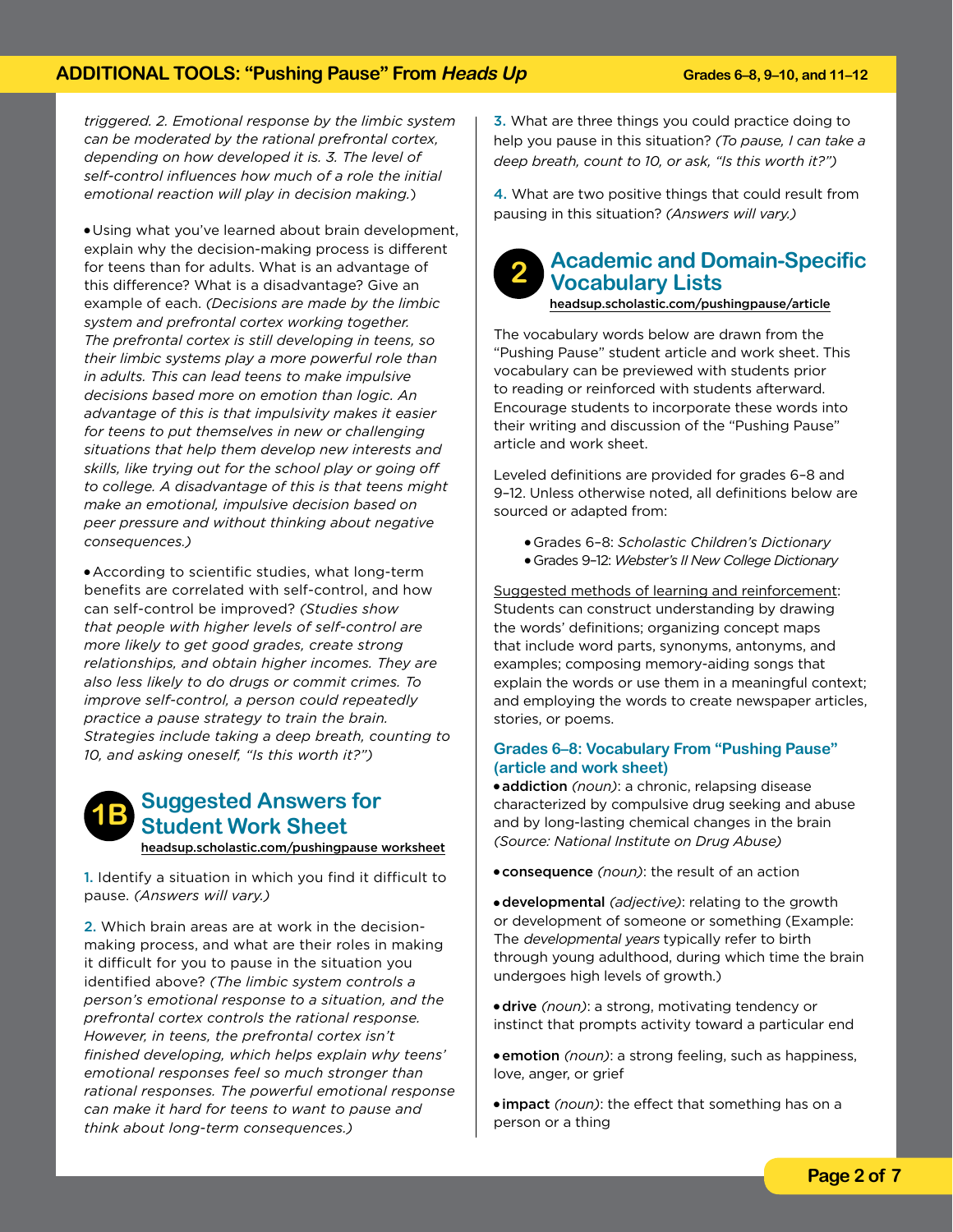- impulse *(noun)*: a sudden desire to do something Related
	- impulsive *(adjective)*: likely to act without thinking about it first
	- impulsivity *(noun)*: a type of behavior characterized by acting without thinking about it first

● income *(noun)*: the money that someone earns or receives regularly

● limbic system *(noun)*: a set of brain structures that generates our feelings, emotions, and motivations. The limbic system is also important in learning and memory. *(Source: National Institute on Drug Abuse)*

• outcome *(noun)*: the result of something

● prefrontal cortex *(noun)*: a region of the brain that plays a role in complex thought, emotion, and behavior

● process *(verb)*: to handle, prepare, or change by a series of steps

● rational *(adjective)*: sensible and logical (example: *rational decision*); calm, reasonable, and sane (example: *rational behavior*)

#### ● risk

- *(noun)*: the possibility that something bad (such as harm or loss) will happen
- *(verb)*: to take the chance of something bad (such as harm or loss) happening

● scenario *(noun)*: an outline of a series of events that might happen in a particular situation

● self-control *(noun)*: the ability to hold back one's own impulses, feelings, and behavior

### Related

– control *(noun)*: to make something or someone do what you want

● strategy *(noun)*: a clever or careful plan for achieving a goal

● tendency *(noun)*: being likely to demonstrate a particular type of behavior

#### **Grades 9–12: Vocabulary From "Pushing Pause" (article and work sheet)**

● addiction *(noun)*: a chronic, relapsing disease characterized by compulsive drug seeking and abuse and by long-lasting chemical changes in the brain *(Source: National Institute on Drug Abuse)* 

● consequence *(noun)*: that which logically or naturally follows from an action or condition

● developmental *(adjective)*: relating to the progression from earlier to later stages of individual growth or maturation (Example: The developmental years typically refer to birth through young adulthood, during which time the brain undergoes high levels of growth.)

● drive *(noun)*: a strong, motivating tendency or instinct that prompts activity toward a particular end

● emotion *(noun)*: a complex, usually strong subjective response, such as love or fear

Related

– subjective *(adjective)*: based on feelings or opinions rather than facts *(Source: Merriam Webster Dictionary)*

● impact *(noun)*: the effect or impression of one thing upon another

● impulse *(noun)*: a sudden spontaneous urge or inclination; a driving force

- Related
- impulsive *(adjective)*: likely to act based on a sudden spontaneous urge or inclination
- impulsivity *(noun)*: a type of behavior characterized by acting based on a sudden spontaneous urge or inclination

• income *(noun)*: money or its equivalent received during a time period in exchange for labor or services, from the sale of goods or property, or as profit from financial investments

● limbic system *(noun)*: a set of brain structures that generates our feelings, emotions, and motivations. It is also important in learning and memory. *(Source: National Institute on Drug Abuse)* 

● outcome *(noun)*: a final consequence

● prefrontal cortex *(noun)*: a region in the forward part of the frontal lobe of the brain that plays a role in complex thought, emotion, and behavior

● process *(verb)*: to handle, prepare, or change by a series of steps

● rational *(adjective)*: having or exercising the ability to reason; sane

#### ● risk

– *(noun)*: the possibility of suffering harm or loss – *(verb)*: to expose to the chance of loss or damage

● scenario *(noun)*: an outline of a hypothesized chain of events that might happen in a particular situation

● self-control *(noun)*: control of one's feelings, desires, or actions by one's own will

#### Related

– will *(noun)*: the mental faculty by which one deliberately chooses or decides on a course of action

● strategy *(noun)*: a clever or careful plan for achieving a goal

● tendency *(noun)*: a demonstrated inclination to think, act, or behave in a certain way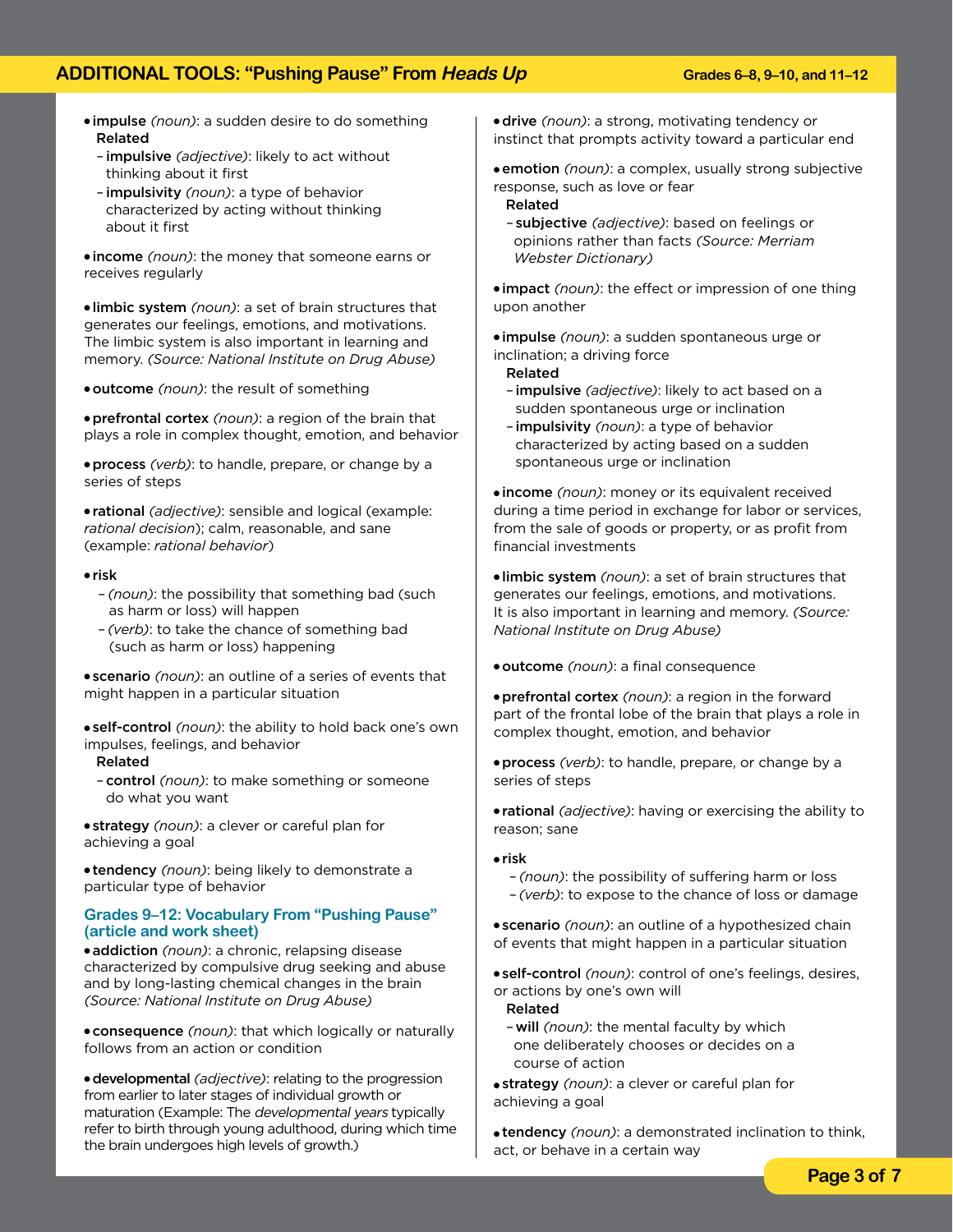

## **Writing Prompts for "Pushing Pause"**

headsup.scholastic.com/pushingpause/article

To encourage and assess close reading of the student article "Pushing Pause," use the following writing prompts for quick five-minute "free-writes" of a few sentences each. Students should be sure to include evidence from the text in their responses.

#### **Grades 6–8**

#### ● Skill: Author's Purpose

Analyze the author's purpose in writing the article "Pushing Pause." What impact might the author be aiming to have on both individuals and communities?

#### ● Skill: Text Features

Interpret the "Crime" and "Wealth" graphs in the article "Pushing Pause," and explain how the graphs' findings support the article's message.

#### ● Skill: Analysis

Analyze the role of impulsivity in the daily lives of teens. Use details from the "Pushing Pause" article to include a pro and con of impulsivity in your answer.

#### ● Skill: Inference

How might teen life be different if there was not an evolutionary tendency toward impulsivity? Support your answer with details from the "Pushing Pause" article.

#### **Grades 9–10**

#### ● Skill: Author's Purpose

Analyze the author's purpose in including the "Crime" and "Wealth" graphs in the "Pushing Pause" article. How do the graphs support the main text?

#### ● Skill: Text Features

How does the "Pausing Pays Off" diagram at the bottom of the article support and expand on the article's main message? Use details from both the diagram and the article to support your claim.

#### ● Skill: Translate Quantitative Information

Translate into words the "Crime" and "Wealth" graphs from the "Pushing Pause" article, and explain how the graphs' findings on the impacts of self-control support the article's message.

#### ● Skill: Inference

How might society be different if there were not an evolutionary tendency in teens toward impulsivity? Use details from the graphs and text of "Pushing Pause" to support your inference.

#### **Grades 11–12**

#### ● Skill: Author's Purpose

Analyze the author's purpose in incorporating the findings of long-term scientific studies, including the one conducted in Dunedin, New Zealand, into the "Pushing Pause" article. In addition, identify what supporting information could have been incorporated to provide a more complete explanation.

#### ● Skill: Argument

You have been assigned to mentor a freshman, and you want to help this student have a successful high school experience: fun, but not dangerous. Using information from "Pushing Pause," craft an argument appropriate to your audience that encourages developing the ability to pause.

#### ● Skill: Inference

Why might self-control in the early years of life have an impact on adult outcomes? Use details from the graphs and text of "Pushing Pause" to support your inference.



## **Paired-Text Reading Suggestions for "Pushing Pause"** headsup.scholastic.com/pushingpause/article

Deepen student learning of "Pushing Pause" with the following paired-text reading suggestions and prompts for writing and discussion.

#### INFORMATIONAL TEXT: SYNAPTIC PRUNING/DECISION MAKING

● Materials: The article " 'Wiring' Your Brain" (pair with "Pushing Pause"):

headsup.scholastic.com/students/wiring-your-brain

#### ●Writing Prompts Grades 6–8

- Compare and contrast the two articles "Pushing Pause" and " 'Wiring' Your Brain." Identify the common themes that connect the two articles.
- Using evidence from both "Pushing Pause" and " 'Wiring' Your Brain," summarize how people can "train their brains" and what benefits can result from this training.

#### Grades 9–10

- Do the articles "Pushing Pause" and " 'Wiring' Your Brain" support or contradict each other? Use evidence to support your claim.
- Compare and contrast the time lines from the bottom of "Pushing Pause" and " 'Wiring' Your Brain."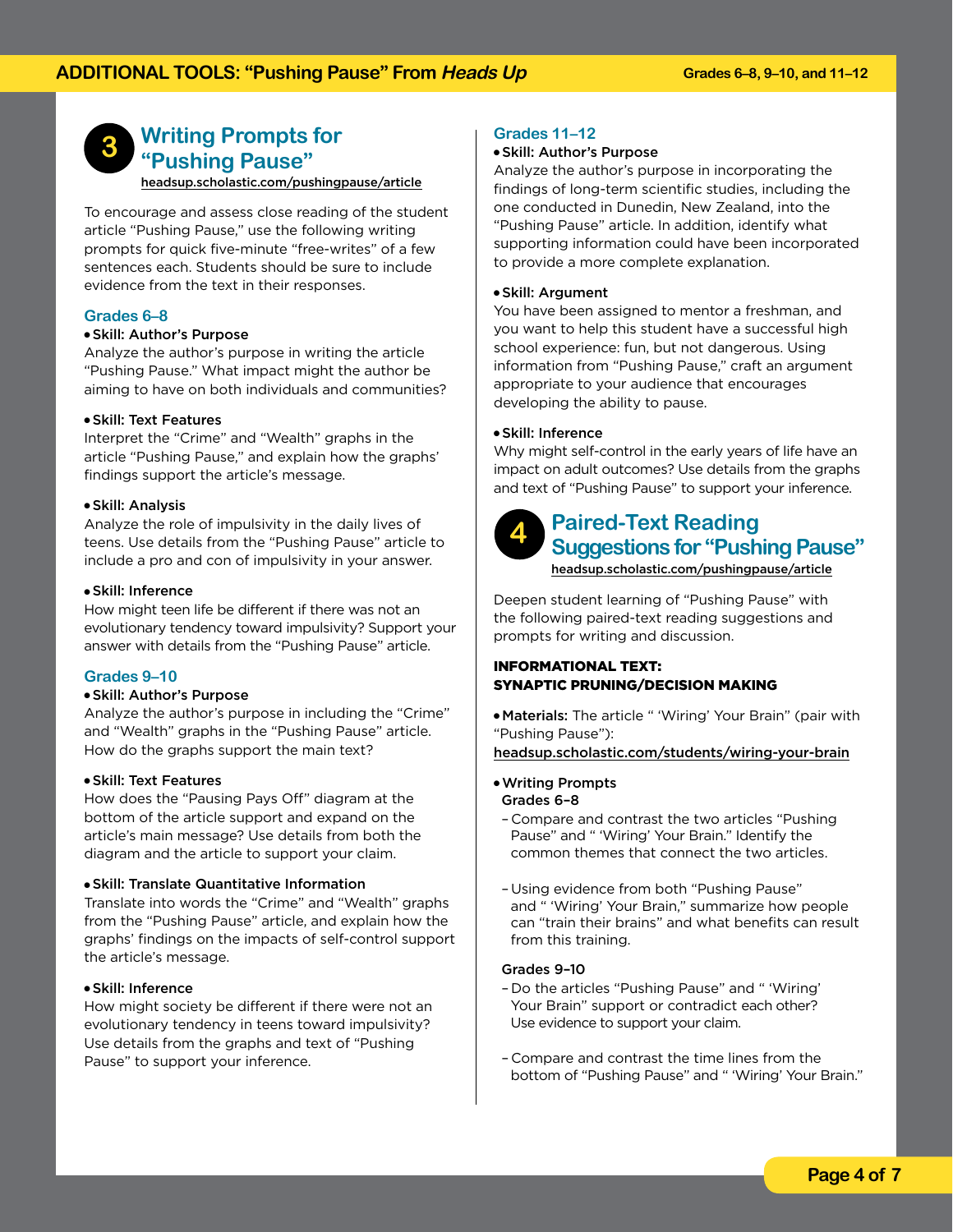- Using evidence from both "Pushing Pause" and " 'Wiring' Your Brain," evaluate the truth of this claim: "You're born with certain tendencies, but you can alter them."
- Synthesizing evidence from both "Pushing Pause" and " 'Wiring' Your Brain," articulate how people can "train their brains" and how this training can benefit themselves as well as society.

#### Grades 11–12

- How do the "Pushing Pause" and " 'Wiring' Your Brain" articles integrate illustrations to support their central ideas? How do the structures of the articles organize information to communicate an argument?
- Using evidence from both "Pushing Pause" and " 'Wiring' Your Brain," evaluate the truth of this claim: "You're born a certain way, and you can't change."
- Synthesizing evidence from both "Pushing Pause" and " 'Wiring' Your Brain," articulate how people can "train their brains." Why is this ability significant for individuals and communities?

#### INFORMATIONAL TEXT: THE BRAIN'S REWARD SYSTEM/OVERLOAD

● Materials: The article "The Awesomely Evolved Human Brain" (pair with "Pushing Pause") headsup.scholastic.com/students/awesomelyevolved-human-brain

#### ●Writing Prompts

- Grades 6–8: How does the information about evolution in "The Awesomely Evolved Human Brain" enhance your understanding of teen impulsivity in "Pushing Pause"?
- Grades 9–10: Cite evidence from "The Awesomely Evolved Human Brain" that supports the information about the dual role impulsivity plays for teens in "Pushing Pause."
- Grades 11-12: How does "The Awesomely Evolved Human Brain" illuminate the characterization of teen impulsivity in "Pushing Pause"?

#### INFORMATIONAL TEXT: TOUR OF THE BRAIN

● Materials: Simon, Seymour. *The Brain: Our Nervous System*. New York: Scholastic Inc., by arrangement with HarperCollins Children's Books, 1997, 2006. Recommended for grades 6–8, this book features clearly written text accompanied by stunning digital images.

●Writing Prompt for Grades 6–8: Explain how different areas of the brain work together to enable a person to quickly pull a hand back from a hot surface. How is this similar or different from the partnership between the limbic system and the prefrontal cortex described in the article "Pushing Pause"?

#### PUBLIC SERVICE ANNOUNCEMENT: TEENS AGAINST DRUGS

● Materials:

- Background for Teachers: headsup.scholastic.com/teenbeing
- Video PSA for Grades 6–8: headsup.scholastic.com/external\_youtube\_MS
- Video PSA for Grades 9–12: headsup.scholastic.com/external\_youtube\_HS

#### ●Writing Prompts

- Grades 6–8: Using evidence from the PSA, explain how having a personal slogan can help a teen pause and make healthy decisions. Come up with your own personal slogan.
- Grades 9–10: How does this antidrug PSA support the idea of taking a moment to pause and think before making a decision?
- Grades 11–12: Critique the PSA using details from it. Articulate to what degree it effectively supports teens in making healthy decisions about drugs.

#### REAL-WORLD NARRATIVE: IMPULSIVE TEEN DECISIONS

● Materials: Hugel, Bob. *I Did It Without Thinking: True Stories About Impulsive Decisions That Changed Lives*. New York: Scholastic Inc., 2008. Recommended for grades 7–12, this book of true stories covers teenrelevant topics, including abuse of drugs and alcohol.

●Writing Prompt for Grades 7–12: Select a narrative about a decision from *I Did It Without Thinking*. What emotions were at play in the decision-making process? What rational thinking could have been applied for a different outcome?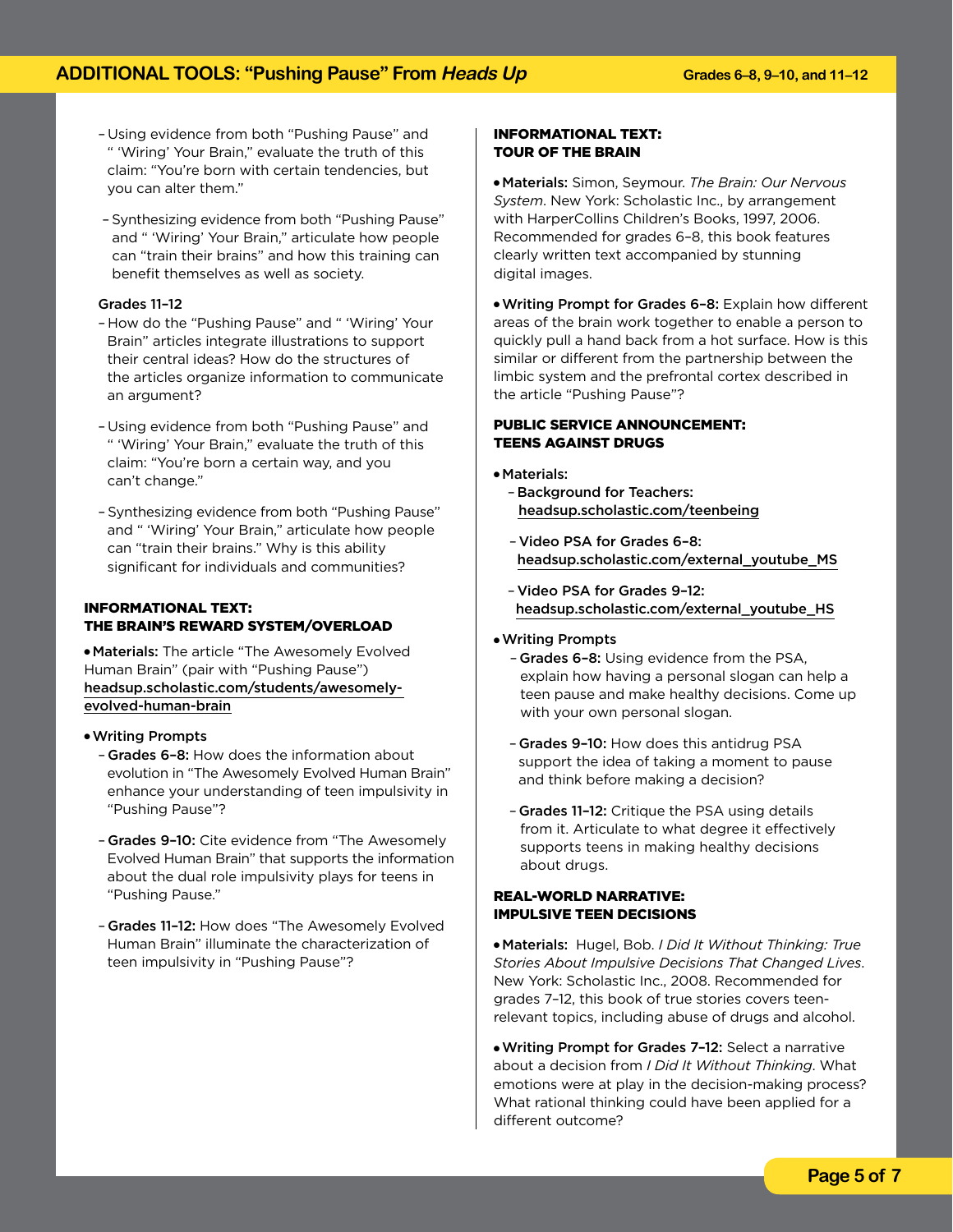

# **Grades 6–12 Standards Charts (CCSS & NGSS)**

headsup.scholastic.com/pushingpause/lesson

The "Pushing Pause" article, lesson plan, work sheet, and Additional Tools document support Common Core State Standards (Literacy in Science, corestandards.org/ELA-Literacy/RST/introduction) and the Next Generation Science Standards (nextgenscience.org/next-generation-science-standards). Supported standards are delineated by grade band in the tables below.

| <b>Common Core State Standards: Literacy in Science</b>                                                                                                                                                                                |                                                                                                                                                                                                                                                                         |                                                                                                                                                                                                                                                                    |
|----------------------------------------------------------------------------------------------------------------------------------------------------------------------------------------------------------------------------------------|-------------------------------------------------------------------------------------------------------------------------------------------------------------------------------------------------------------------------------------------------------------------------|--------------------------------------------------------------------------------------------------------------------------------------------------------------------------------------------------------------------------------------------------------------------|
| Grades 6-8                                                                                                                                                                                                                             | Grades 9-10                                                                                                                                                                                                                                                             | Grades 11-12                                                                                                                                                                                                                                                       |
| <b>CCSS.ELA-Literacy.RST.6-8.1</b><br>Cite specific textual evidence to support<br>analysis of science and technical texts.                                                                                                            | <b>CCSS.ELA-Literacy.RST.9-10.1</b><br>Cite specific textual evidence to support<br>analysis of science and technical texts,<br>attending to the precise details of<br>explanations or descriptions.                                                                    | CCSS.ELA-Literacy.RST.11-12.1<br>Cite specific textual evidence to support<br>analysis of science and technical texts,<br>attending to important distinctions<br>the author makes and to any gaps or<br>inconsistencies in the account.                            |
| <b>CCSS.ELA-Literacy.RST.6-8.2</b><br>Determine the central ideas or<br>conclusions of a text; provide an<br>accurate summary of the text distinct<br>from prior knowledge or opinions.                                                | CCSS.ELA-Literacy.RST.9-10.2<br>Determine the central ideas or<br>conclusions of a text: trace the text's<br>explanation or depiction of a complex<br>process, phenomenon, or concept;<br>provide an accurate summary of the text.                                      | CCSS.ELA-Literacy.RST.11-12.2<br>Determine the central ideas or<br>conclusions of a text; summarize<br>complex concepts, processes, or<br>information presented in a text by<br>paraphrasing them in simpler but still<br>accurate terms.                          |
| <b>CCSS.ELA-Literacy.RST.6-8.5</b><br>Analyze the structure an author uses to<br>organize a text, including how the major<br>sections contribute to the whole and to<br>an understanding of the topic.                                 | CCSS.ELA-Literacy.RST.9-10.5<br>Analyze the structure of the relationships<br>among concepts in a text, including<br>relationships among key terms (e.g.,<br>force, friction, reaction force, energy).                                                                  | CCSS.ELA-Literacy.RST.11-12.5<br>Analyze how the text structures<br>information or ideas into categories<br>or hierarchies, demonstrating<br>understanding of the information<br>or ideas.                                                                         |
| <b>CCSS.ELA-Literacy.RST.6-8.6</b><br>Analyze the author's purpose in<br>providing an explanation, describing a<br>procedure, or discussing an experiment<br>in a text.                                                                | CCSS.ELA-Literacy.RST.9-10.6<br>Analyze the author's purpose in<br>providing an explanation, describing a<br>procedure, or discussing an experiment<br>in a text, defining the question the<br>author seeks to address.                                                 | CCSS.ELA-Literacy.RST.11-12.6<br>Analyze the author's purpose in<br>providing an explanation, describing a<br>procedure, or discussing an experiment<br>in a text, identifying important issues<br>that remain unresolved.                                         |
| CCSS.ELA-Literacy.RST.6-8.7<br>Integrate quantitative or technical<br>information expressed in words in a<br>text with a version of that information<br>expressed visually (e.g., in a flowchart,<br>diagram, model, graph, or table). | CCSS.ELA-Literacy.RST.9-10.7<br>Translate quantitative or technical<br>information expressed in words in a text<br>into visual form (e.g., a table or chart)<br>and translate information expressed<br>visually or mathematically (e.g., in an<br>equation) into words. | <b>CCSS.ELA-Literacy.RST.11-12.7 Integrate</b><br>and evaluate multiple sources of<br>information presented in diverse formats<br>and media (e.g., quantitative data,<br>video, multimedia) in order to address a<br>question or solve a problem.                  |
|                                                                                                                                                                                                                                        | CCSS.ELA-Literacy.RST.9-10.9<br>Compare and contrast findings<br>presented in a text to those from<br>other sources (including their own<br>experiments), noting when the<br>findings support or contradict previous<br>explanations or accounts.                       | CCSS.ELA-Literacy.RST.11-12.8<br>Evaluate the hypotheses, data, analysis,<br>and conclusions in a science or technical<br>text, verifying the data when possible<br>and corroborating or challenging<br>conclusions with other sources of<br>information.          |
|                                                                                                                                                                                                                                        |                                                                                                                                                                                                                                                                         | <b>CCSS.ELA-Literacy.RST.11-12.9</b><br>Synthesize information from a range<br>of sources (e.g., texts, experiments,<br>simulations) into a coherent<br>understanding of a process,<br>phenomenon, or concept, resolving<br>conflicting information when possible. |